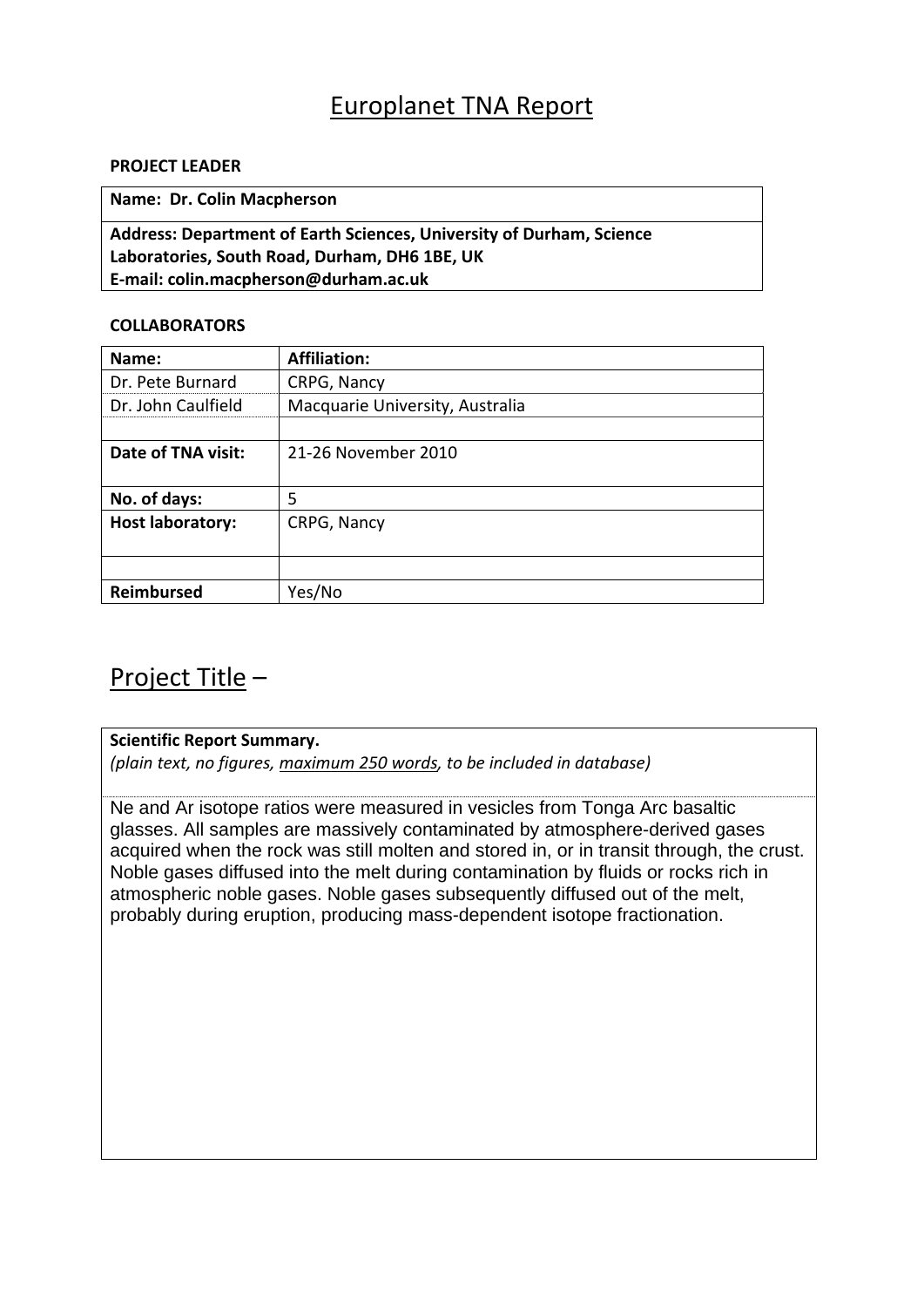**Full Scientific Report on the outcome of your TNA visit Approx. 1 page**

## **Background**

At the outset, the aim of this work was to investigate the noble gas systematics of submarine basaltic glasses from the North Tonga arc, with two primary objectives:

1 determine noble gas characteristics of subduction-related magmatism, and, 2 identify the extent to which Samoan plume mantle penetrated the North Tonga Arc.

An inherent challenge for all noble gas studies in determining original magmatic signatures is identification of atmosphere-derived contaminants (which might include rocks rich in atmospheric gases, such as clay minerals, or deep percolating ground waters) that might have been added during transport through the crust or during and after eruption onto the seafloor. This challenge is all the greater for subduction-related magma because high intrinsic H<sub>2</sub>O content promotes the loss of other volatiles. Since most studies, like this one, target mantle sources and processes, samples dominated by contaminant contributions are usually avoided.

North Tonga was identified as a suitable target for our aim because the samples were erupted underwater from intra-arc rifts; the rationale being that this setting would minimise contamination and so increase the probability of preserving primary, magmatic volatiles. We recognised that our samples were more vesicular than would normally be used for noble gas measurements but North Tonga appeared to offer a high chance of sampling magmatic Ne and Ar.

## **Visit**

Dr. John Caulfied visited CRPG Nancy from 21-26 November 2010. He had no prior experience of conducting noble gas analyses so received suitable training from CRPG staff. Five samples were analysed by crushing to recover gas from vesicles contained in the glasses.

## **Results**

Results all show that instead of retaining mantle derived noble gases, there has been strong contamination by non radiogenic noble gases isotopically similar to atmospheric gas. These data mean that we were unable to achieve our primary objectives of constraining the noble gas characteristics of the mantle beneath the North Tonga Arc.

However, on closer inspection, the data show some significant differences to air that cannot be accounted for by mixing between air and mantle sources. Such mixing would result in  $^{40}$ Ar/<sup>36</sup>Ar ratios >  $^{40}$ Ar/<sup>36</sup>Ar<sub>air</sub> (=296.5), whereas these samples have  $^{40}$ Ar  $\frac{36}{10}$ Ar as low as 280. Some other process or processes have fractionated Ne and Ar isotopes of the gases trapped in these vesicles. Furthermore, there are strong correlations between  $^{40}Ar^{36}Ar$  and both  $38Ar^{36}$ Ar and  $20Ne^{22}$ Ne (Fig. 1a), in each case showing enrichment in the heavier isotope. Fractionation of Ar from Ne is also apparent and demonstrates that the enrichment of heavier isotopes is associated with a decrease in the gas content of the rocks (Fig. 1b).

Variations of  ${}^{40}$ Ar $/{}^{36}$ Ar with  ${}^{38}$ Ar $/{}^{36}$ Ar and  ${}^{20}$ Ne $/{}^{22}$ Ne  $W^{21}$ Ne $/{}^{22}$ Ne (not shown) lie very close to mass fractionation curves. This leads us to interpret the variation in noble gas isotope ratios within the suite as kinetic mass dependent fractionation: equilibrium processes cannot significantly fractionate noble gas isotopes. The correlation with gas content (Fig. 1b) suggests that the vesicle components are recording progressive enrichment in heavy isotopes as noble gases diffused out of the melt. This is the final stage of gas evolution and would most probably have occurred during eruption, but possibly after eruption when the melt was emplaced onto the seafloor.